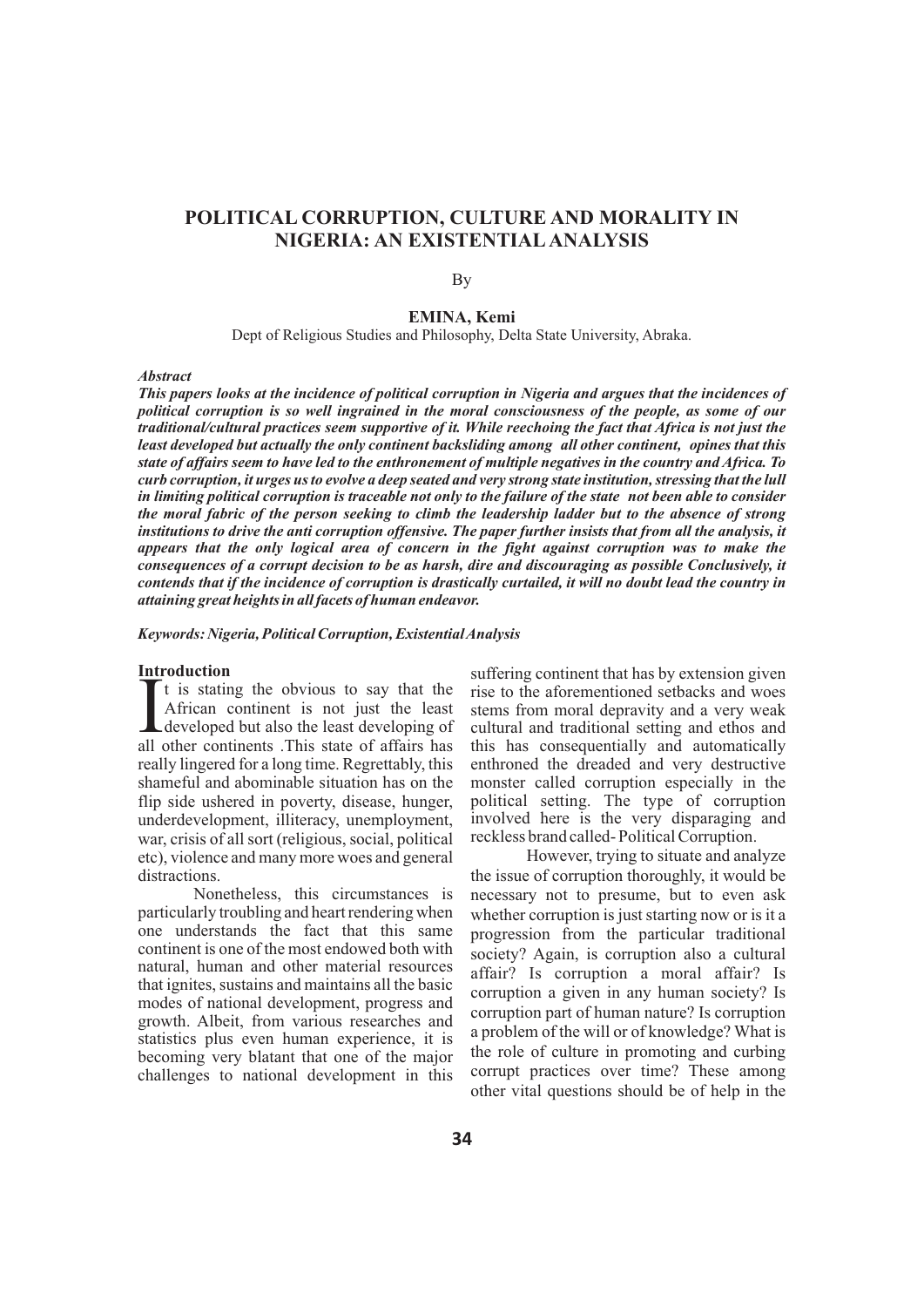analysis that will follow. So to further understand and situate these questions, this paper took time out to expose historically how corruption has developed in Nigeria and this is coupled with the various theories of corruption which was followed by the hermeneutic involved in this discourse. These analyses were expedient because they formed the basis of the existential analysis of the concept of political corruption and culture in Nigeria.

# **Theoretical Framework**

The Socio-Cultural Approach theory very well interests this study. This is based on the fact that it argues that some cultures have ingredient that make corruption to thrive which includes the customary exchange of gifts. This theory puts forward the argument that there is a very thin line between a gift, a tip and a bribe. These cultural practices that demand the show of appreciation for favors done encourage the existence of contemporary corruption. But there is the objection that the idea of showing appreciation for favors done only portrays gratitude and is not intended to confer undue advantage, at least, not until the presence of foreigners in our society. This argument could be very good except for the counter-objection that there is also a very thin line between appreciation and anticipation in traditional society. The socio-cultural approach sees gifts exchanging hands in virtually every important transaction in traditional society, often before the transaction. It sees equal similarities in the pressure of the extended family and community on an average Nigerian public official towards embezzlement and nepotism (often rewarded with chieftaincy titles), the contribution of the traditional metaphysical foundations of political leadership towards the weakening of political leadership in Nigeria, and the fact that the extended family, clan and tribe, rather than the nation, demands the primary allegiance of the average Nigerian,

who sees the government and state as 'foreign', a legacy from the colonial days.

Pursuing this further, in an ethnographic study of the Igbos, Smith observes that some of what is termed corrupt in the west is morally justified and even praiseworthy by Igbo cultural standard (de Maria 2001: 350). This is because in Igbo culture the individual has access to resource through reciprocity and obligation practices long embedded in family, lineage and community. Western forms of access through highly organized welfare state programmes, adequate salaries and expansive markets, among a list of many pre-conditions, are not part of the Nigerian political economy. Smith observes that these give-and take transactions are governed by sublet conventions that will escape the eye of a Westerner with his stereotypical definition of corruption. Smith gives an example with Nneka who scored well in her secondary schools admissions test but not well enough to secure admission into the school desired by her parents. Nneka's mother found out that her sister had a friend in the Federal Ministry of Education in Lagos. The friend said she would give Nneka the admission by putting her name on the Minister's discretionary list. For this favour the parents had to pay her a considerable sum. By now the Western eye will have identified a corrupt act. But is it so? Not according to Smith, who says that even though payment was part of the process, it is not bribe according to ethnographic evidence. The feature that made inclusion in the discretionary list possible was not the payment but the connection (Smith 68- 9; de Maria 369). The money actually represented a social distance. The woman at the ministry would almost surely have rejected money if it came from her own sister's daughter. To help a total stranger by taking money is not allowed, the rules of the state apply. But to help your own relation get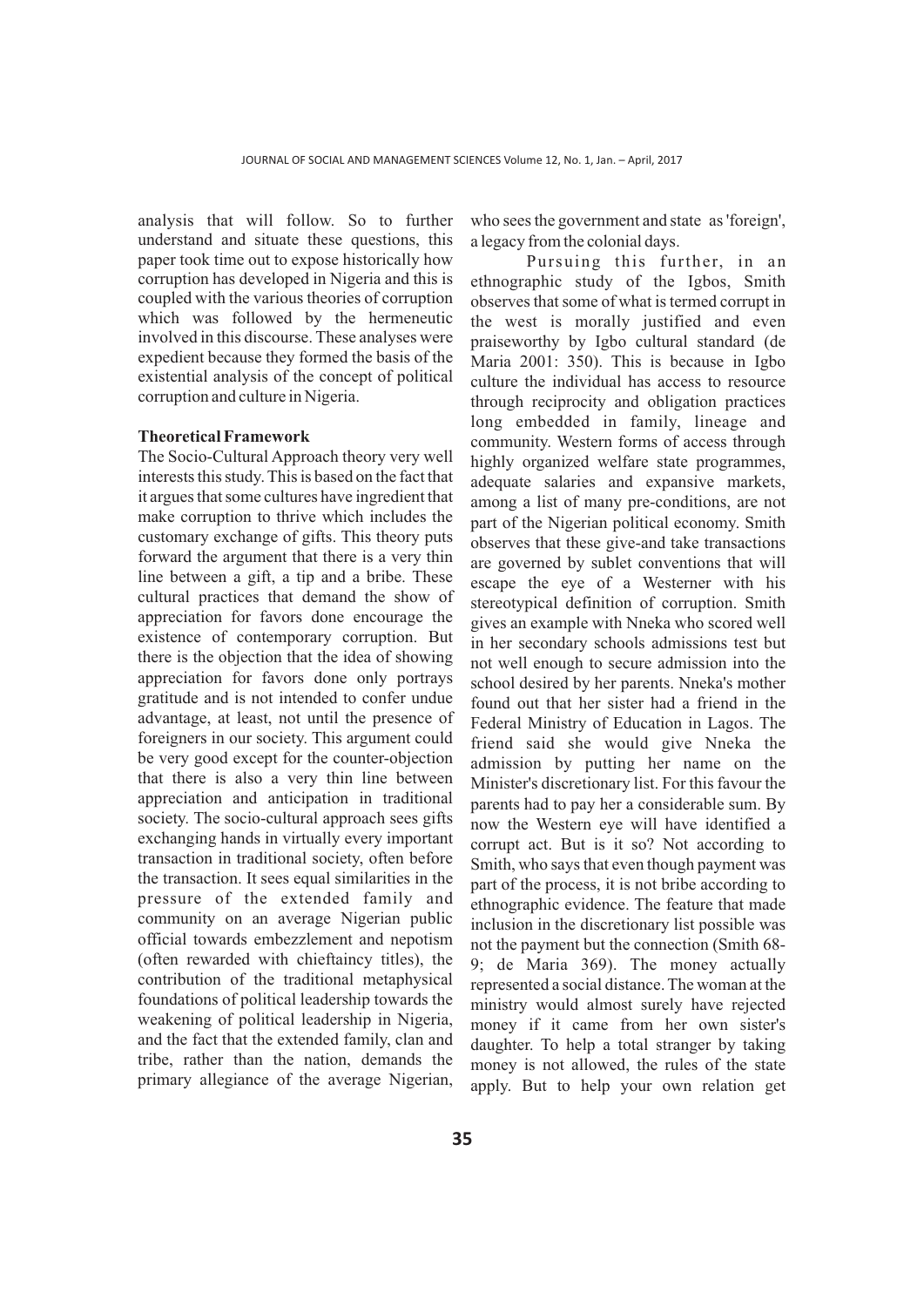admission when her marks are below the cutoff is expected and morally justified, going by the rules of kinship, community and reciprocity, which apply when the stakes are personal and communal (Smith 353; de Maria 369).

Ekeh distinguished two African publics (or societies for better understanding): the primordial and the civic. These publics have their respective moral value. What is termed 'corrupt' in civic African public may not be so in primordial public (17[1]: 105). Ekeh observes that while many Africans bend over backwards to benefit and sustain their primordial origins, they lean back to civic Africa for whatever they will gain. According to him;

> *The individual's relationship with the civic public is measured in material terms…while the individual seeks to gain the civic public, there is no moral urge on him to give back to the civic public in return for his b ene f its … D uti e s … a r e d e emphasized while rights are squeezed out of the civic public with amorality of an art dodger (Eke, 107).*

Ekeh posits that the unwritten law is that it is legitimate to rob the civic public as long as it is meant to strengthen the primordial public. Unfortunately, he traces these anti-state attitudes to the era of colonialism and the fight for liberation across the continent which involved sabotage of government through absenteeism, pilfering, strikes and tax evasion. For Ekeh, independence did not curtail these activities as they found their way into the postcolonial period. That explains what we have today. So, it now appears that political corruption will thrive more in this environment where the allegiance demanded by the state is subverted by a lesser tribal or clannish loyalty.

Flowing from this, Kwame Gyekye (1997; 194) notes that in post-colonial countries,

governments are perceived as distant entities whose activities have little or no bearing on the welfare of the citizens. He reasons further that the average African sees the government as 'they' - it has nothing to do with you and me, For the people, the government was just a strange setting and the business of the people was just to get in to get as much as is possible from it provided they are not caught. For Gyekye, traditional African communalism even influenced the African mentality of corruption. Even though the prevalence of corruption varies according to societies, it is common to all societies stating that political corruption infects human societies though some influence corruption more than others. He says;

> *In this connection, it might be supposed that a society characterized by the individual ethos with its emphasis on…individual interests, be more greatly infected by political c o rrup ti on than a s o c i e t y characterized by the communitarian ethos with its emphasis on community or public interests. But this supposition is clearly false. For empirical evidence shows that African societies whose social structures are more communitarian than individualist are nevertheless riddled with more frequent and scandalous levels of political corruption than most non-African societies (195-6).*

The reason Gyekye gave is simple; some elements of communitarianism especially in Africa have tended to pressurize individuals who hold public office to get involved themselves in political corruption. He attempts an example;

> *In the extended family system of African societies, an individual... bears a responsibility for himself and for the members of the group. These responsibilities are naturally onerous. To be able to shoulder them successfully requires an adequate*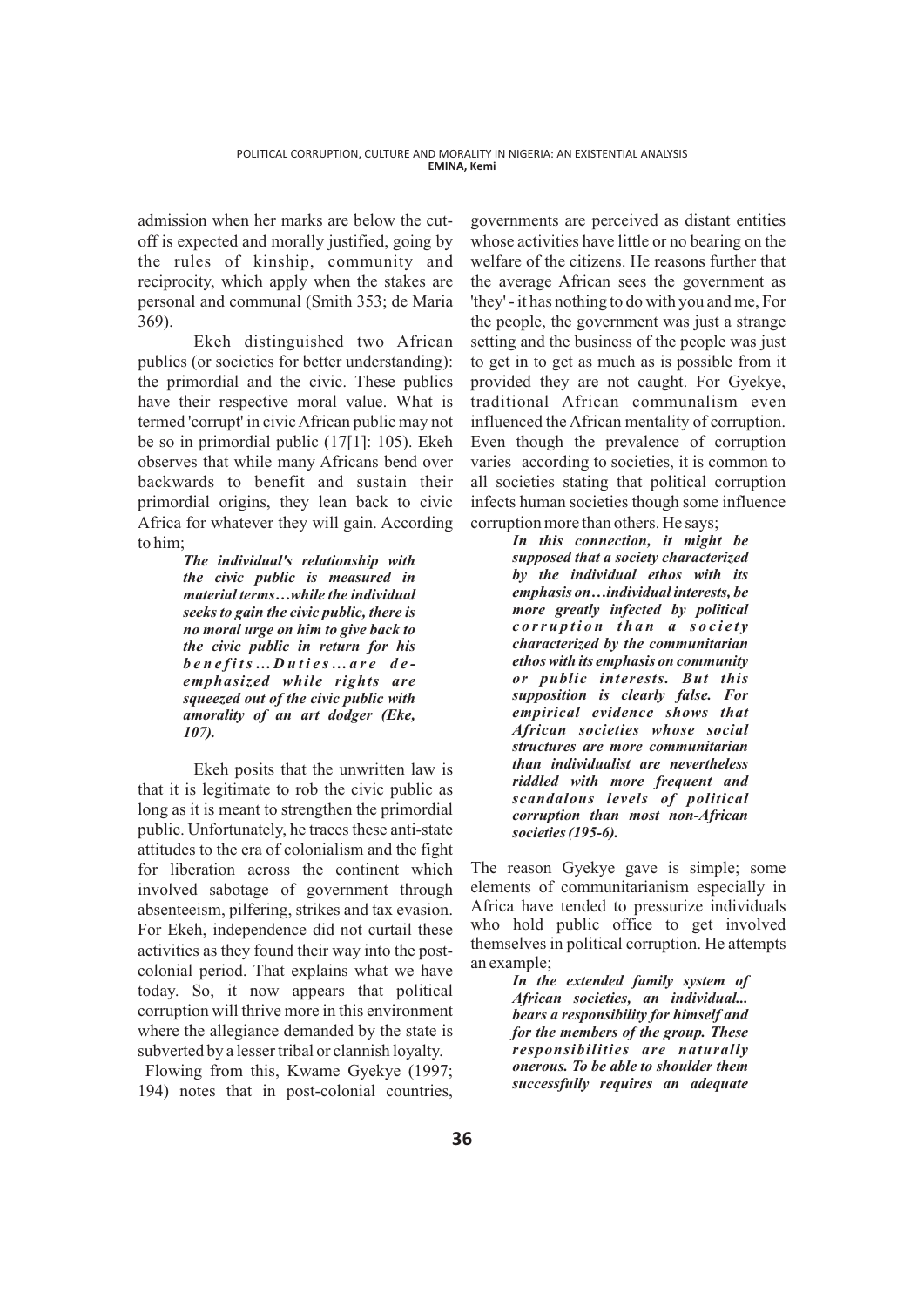*personal economic position. An individual public official who has access to public resources may, in the process of striving to achieve that adequate economic position, take advantage of his official status and commit acts of official corruption. Secondly, the extended family system with its web of relatives - far and near gives rise to patronage, the public official is expected to find jobs for some members of the extended family either in his organization or elsewhere. This often leads to nepotism, which is an act of political corruption (Gyekye 1997; 196).*

Gyekye instructively stated that in a communitarian social system, social relations are usually reinforced with the exchange of gifts to elders who may hold official positions in the community. This made him to submit that

> *It would be correct to say that among the ordinary members of the society gifts are an expression of love,*   $f$ r i e n d s h i p, sympathy, and *compassion or similarly, to reciprocate an act of kindness or goodwill. No intentions of corruption the recipient are implied here. But, it would also be correct that gifts to elders holding officials positions are offered most probably for different reasons; as signs of respect for or courtesy to the office, or in anticipation for an act of kindness by the recipient to the giver or anticipation of some reciprocities from the recipient (i.e., the public official) in the form of favors. Gifts offered to public officials can be described as bribes intended immediately to ingratiate the giver to a public official and subsequently to ask him or her for some favors. Gifts can thus insidiously corrupt a public official. It may therefore be said that the traditional practice of giving gifts to elders, or to public officials and "big men" and '"big women" in government in the modern political*

### *setup is a causal factor in political corruption (Gyekye 1997; 196),*

Consequently the way out of corruption in the socio-cultural setting should be to review its traditional and cultural origins.

# **Understanding Political Corruption**

Political corruption can be seen as the abuse of powers by elected or appointed person and is geared towards illegitimate and/or private advantage and achievement. This misuse can be in the form of bribery, extortion, cronyism, nepotism, patronage, graft, and embezzlement. Political corruption also involves or attracts activities like drug trafficking, money laundering, and human trafficking. However, over time the basic practices of corruption, like bribery and embezzlement are the traditional paradigms of measuring corruption most especially in Nigeria .Kleptocracy -"rule by thieves". is seen as a situation of unrestrained political corruption. While corruption is a worldwide phenomenon, that of Africa nay Nigeria remain the primary concern of this research. This is because the latter has been notorious for mind-blowing acts of corruption that has rendered other nations speechless. Even Clark (1995: 125) contended that "Nigeria is beyond doubt the most corrupt nation I have ever reported on or from. International fraud in this African nation has reached epidemic proportions and there is no sign of it abating". Ukwaba (2002: 31-2) has traced corruption in Nigeria to the preparation to take over the mantle of leadership from the colonial masters by the Nigerian petty bourgeoisie. It is observed that the colonial masters may have exploited natural resources, but are accustomed to responsible government, leaving behind a national total asset of 243.7 million pounds when the Nigerian petty bourgeoisie assumed position of authority in the regions in 1954. And unfortunately, by 1960, the treasury had fallen to 174.2 million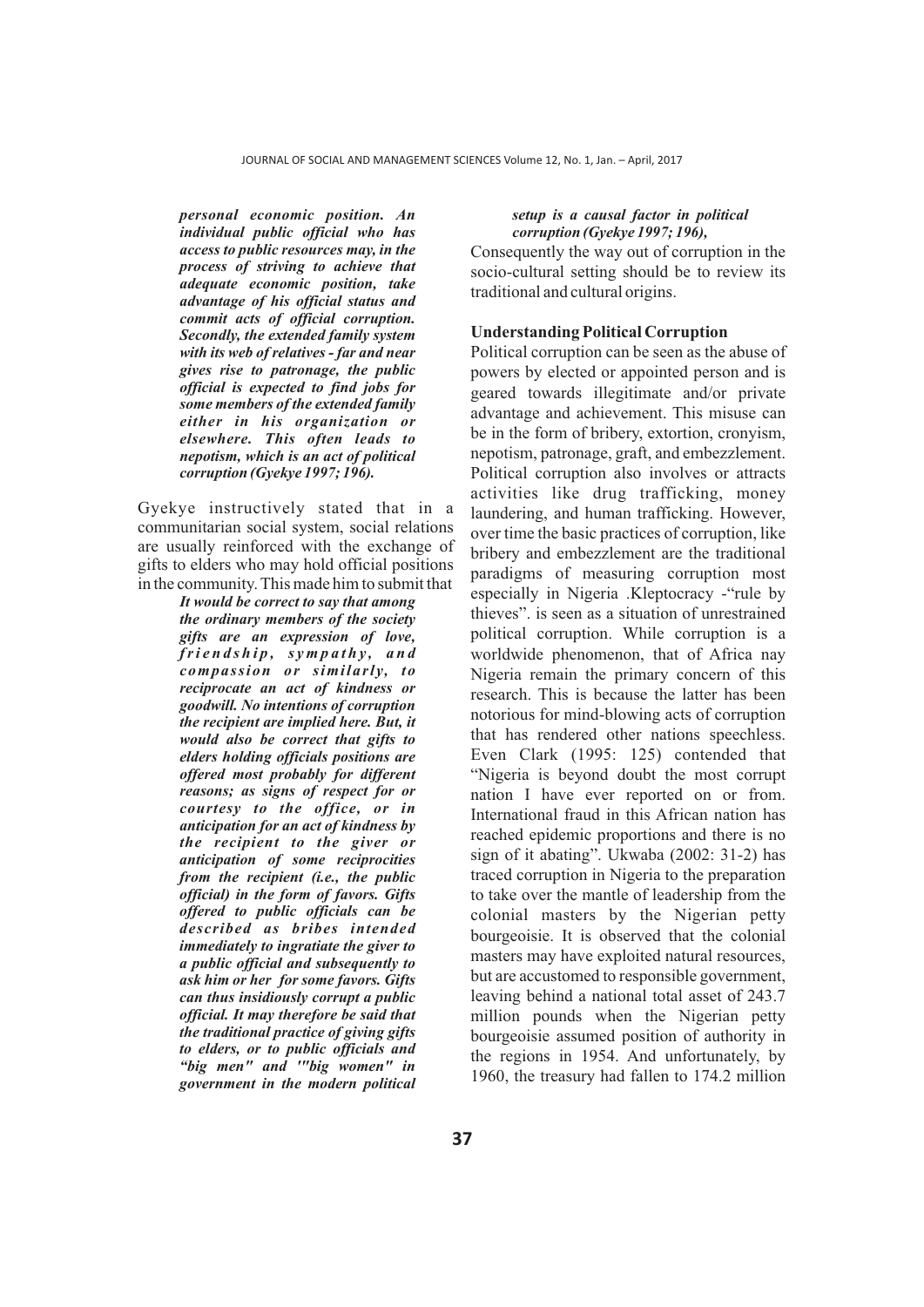pounds and by 1964 it had fallen to 76.8 million pounds. The Nigerian petty bourgousie soon proceeded to prove that it is unrivalled in political corruption. A case in point is the then African Continental Bank(ACB),Nnamdi Azikiwe was investigated by the Forster-Fulton tribunal in which Azikiwe was accused of abusing his office by siphoning public funds into the African Continental Bank (ACB), a bank Azikiwe had interest. The tribunal indicted Azikiwe revealing how his family sustained a financial empire through the use of public funds (Nnoli 1980; 146).

Similarly, Dudley (1978; 47-8). argues that to secure resources ,the Action Group needed to contest the 1959 general elections under the headship of Chief Obafemi Awolowo, the party channeled funds from the National Investment and property Company (NIPC),a company controlled wholly by the top AG functionaries, the Western Regional Development corporation, and the Western regional corporation, the Western Regional Marketing Board, to the coffers of the group .And between 1958 and 1960, some six and a half million pounds of public funds found its way through the NIPC to the Action Group Treasury'. After this, the nearly 12 million dollars diverted from Nigerian's Western Regional Marketing Board into the AG coffers from 1957-1962 and probably equivalent amounts in other regions seem to have been wasted in term of institution building (Nye 421).

When Alhaji Shehu Shagari took over power from then General Olusegun Obasanjo on October 1, 1979, Nigeria's total reserve stood at N2.3 billion. Within the next four years of 1979-1983, Nigeria also earned N40.5 billion in foreign exchange, but by the end of these four years on December 31, 1983, the inherited and earned treasuries had all vanished and Nigeria had incurred a public external (not overall) debt of 10.21 billion (Ukwaba 34). A

budget surplus of N1461.6 million was inherited from Obasanjo which went down to a balance of N696.79 million in December 1980. This was followed by an annual debit balance of N2675.483 million, N4727.064 million, and N3989.609 million for December 28, 1982 and 1983 respectively. The overall debt by December 28, 1982, stood at N22.2 billion (Olagunju, Jinadu and Oyovbaire 1993: 60) it is contended that these were squandered on importation of luxurious items, kickbacks to the National Party of Nigeria (NPN) (Clark 135), ghost workers (Riley 142) and enrichment of individuals (Ukwuaba 34). This resulted in chronic balance of payment deficit, inability of certain arms and of the public sector to pay salaries and wages, collapse of social services, increasing food import, bills and abandonment of various uncompleted projects (Olagunju, Jinadu and Oyovbaire 61).

Again, the Idris Kuta Panel set by the Senate to probe contract awards in the Senate indicted the then leadership headed by Dr Chuba Okadigbo for approving the sum of N37.2 million "… to himself as furniture grant without recourse to the tenders board" (Alozieuwa 2000: 8); engaging four contractors who tendered N11 billion estimate for the construction of office complexes without any design, a project not contained in the 2000 annual budget, which later got N70 million approved as consultancy fee; diverting N200 million meant for press centre to senators; allocating N22.9 million and N16.9 million to himself and his deputy respectively for Christmas, and another N3.2million to his deputy for Sallah celebration (Chukwumba and Okolo 2000; 26). Tell reports that a contract for street-lightening from Eagles Square to National Assembly (one kilometer) initially estimated at N57 million and to be executed by the FCDA was re-awarded for N175 million to unregistered companies owned by some senators and officers of the National Assembly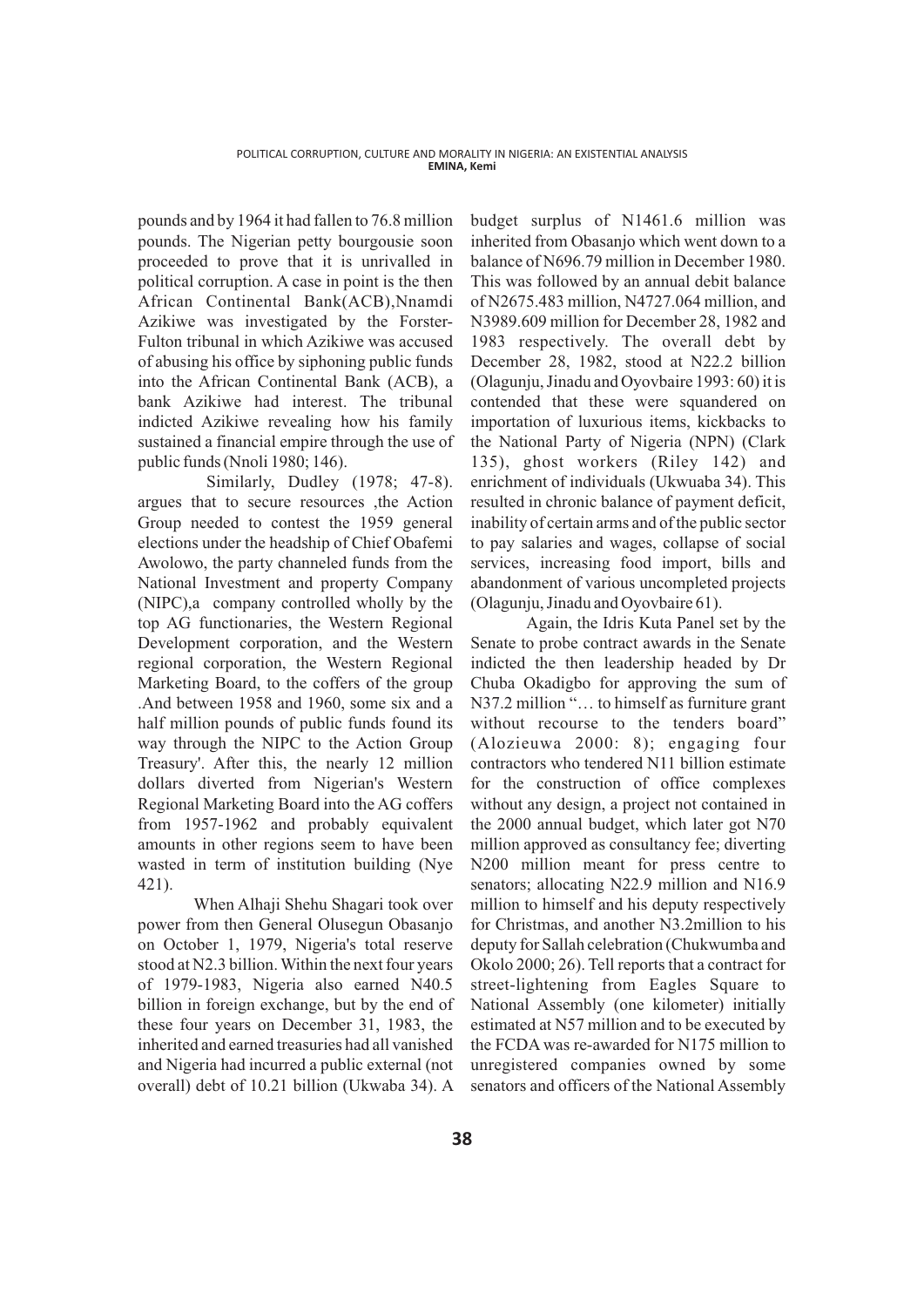(Tell 7-8-2000: 26-8). During the same period, four members of the House of Representatives accused the speaker of awarding a N50 million contract to former speaker, Salisu Buhari, incurring a debt of N460 million while claiming that the account of the House was in red to the tune of N101 million; and of collecting N90 million from the Abuja First bank from where legislators received N250,000.00 each as part of their constituency Allowance (The source 7-8-2000: 14), in addition to the accusation that he nominated one of the contractors of the street-lighting scam. "There have been indications that bribes have been offered by the Executive branches to Legislative houses to 'oil' the passage of bills sent by the Executive" (Ibrahim2001:81)

Ojeito (2002: 5). even points out that some senators were said to have been involved in the distribution of N1 million each to Senators who were willing to tag along in the plot to forestall the Electoral Bill 2000 by twothirds majority (Ojeito 2002: 5). Civilian acts of corruption pale significantly in comparism to the military. Ibrahim Babangida is said to have deposited about N2462.35 billion in banks in USA, London, Germany and Switzerland (Ukwuaba 105). This is among other deposits by Nigerian Public looters in these countries submitted by the World Bank Report on Cash Holdings which totals the loots at about N11.13 Trillion. According to the L' Evenement du Jeudi (French Weekly), Felix Houghet Boigny of Cote d' Ivoire looted an equivalent of N520 billion; Moussa Traore of Mali, N162 billion; Henrie Kanan Bedie of Cote d' Omar Bongo of Gabon, N8 billion, Paul Biya of Cameroon, N6.75 billion; Hissene Nabre of Chad, N300 million; Sani Abacha of Nigeria, N1218.137 billion (French weekly May 1997). These mind-boggling acts of corruption seem to suggest that this issue of corruption is innate in Nigeria. However, a further elucidation of this phenomenon will put

things in proper perspective. This informs why it is expedient for some theories of corruption to be analyzed.

The Economic Theory: The first theory of corruption is the economic theory which sees corruption as arising from interactions between clients and politicians and public officials who are said to be self-seeking in their behavior (Robinson 10 [1]4). This is referred to as public choice theory (Harris-White and Harris-White 27: 1-5). The point been made here is that public officials and state organizations are only motivated by their own self-interest without taking into account the role of Government in shaping society (Okeke 2002; 130). This theory is universally applicable to man as an economic being and does not explain the special prevalence of corruption based on the fact that there are really good-spirited government officials who want to act accordingly but are compelled to be corrupt because they are scared their responsible conduct would expose corrupt culprits and attracts backlashes from members of the society. This theory therefore seems not to have explained adequately the depth of corruption in Nigeria.

The Political Theory: The political theory sees corruption as lack of durable political institutions and political competition plus a weak and/or undeveloped civil society, but the weakness in this theory is excessive faith in political institutions in preventing corruption and regulating the behavior of public officials (Okeke 130). This is sequel to the fact that what needs to be addressed in Nigeria is the matter of which came first in causing corruption, the weak political institutions or some cultural and colonial values which gave rise to weak political institutions. Agreed that political institutions in Nigeria appears to be too weak to arrest corruption, nonetheless attempting to exterminate corruption merely by reexamining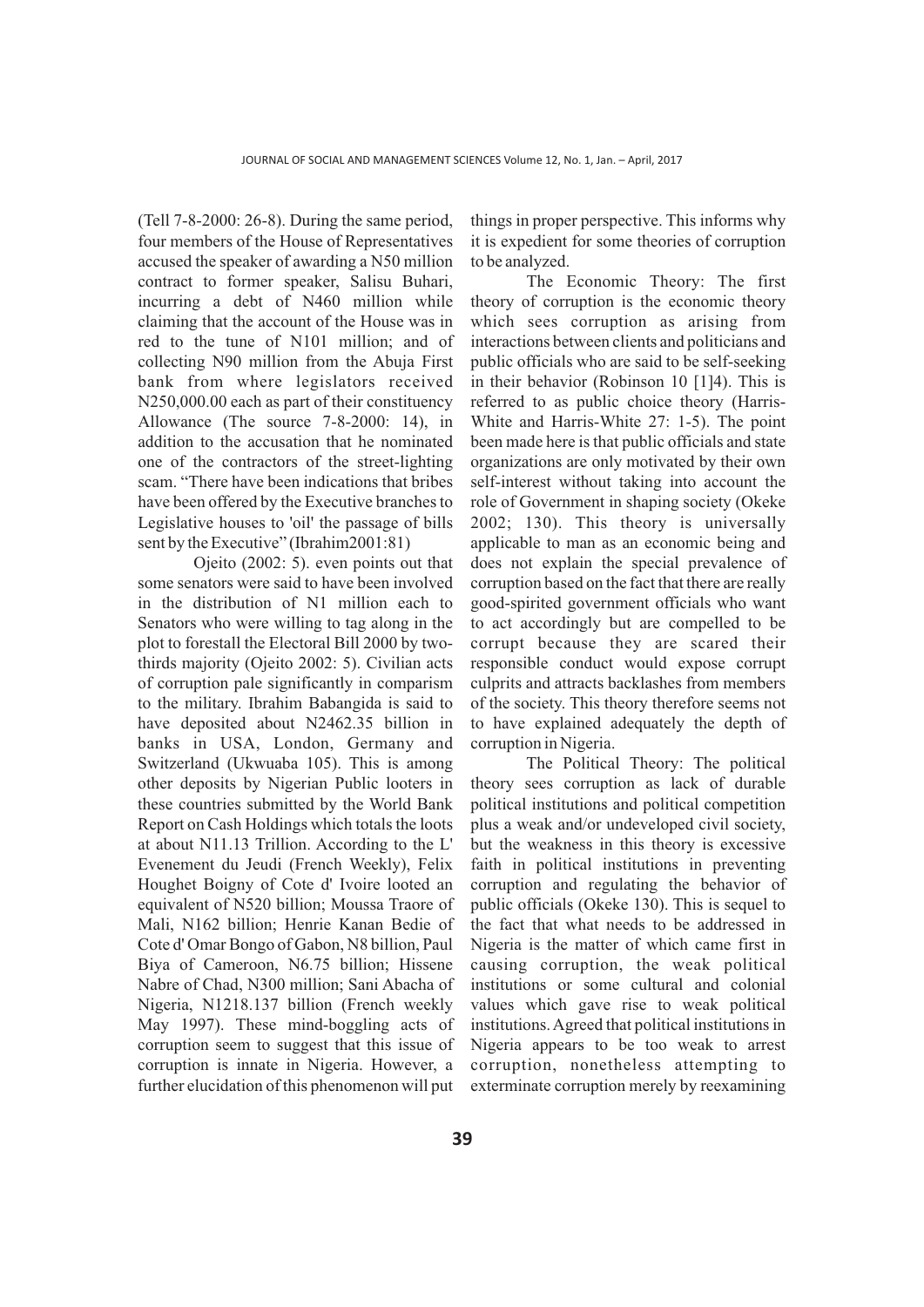the political institutions may be taking for granted the primal issue of what political theory of corruption, though relevant in the corruption discourse, is inadequate in the more foundational discourse of its roots.

The Functionalist Theory: This perspective sees corruption as a means of maintaining existing power structures, systems of political control in society towards equilibrium. Its argument is that corruption can improve social welfare and economic efficiency by overcoming bureaucratic hurdles (Aeckerman 1978) meaning that corruption lubricates excessive bureaucratic inflexibility. According to Szeftel, corruption is a means of cutting cumbersome, genuinely hampering, governmental economic regulations (Szeftel 1998; 28). It is an "accommodating device", a must for successful development. Asogwa stated that corruption does, to some extent, promote flexibility in intra-administrative procedure (Amujiri 1997; 77). Interestingly, with corruption, the burdensome checking at the boarders, seaports, road blocks and airports are relaxed. Corruption also allows citizens easy access to public officials and thereby fosters the integration of immigrant and parochial groups. According to Ozioko (2002; 7), corruption helps bridge the gap between groups based on power and those based on wealth; it even bridges the gap between literate officials and illiterate peasants. Corruption might also assist economic growth by facilitating inward investment and by increasing areas 'rents' can be collected. Amujiri even considers that one can use capital accumulated through corruption to invest in business venture and offer employment to people (Amujiri 28). Nonetheless, the problem with this theory in Nigeria is that it has been working against the tide, the opposite. This is because; it has pulverized the political structures, systematically destroying the economy and weakening social structures to

the point of State of Nature. Obviously, this theory does not apply to Nigeria in resolving corruption. But why is the result of corruption in Nigeria so different from the benefits that the functionalists envisaged? This is because such benefits (easing up bureaucratic procedures, relaxing security checks, gathering money for investment, etc) are precisely what grounded the economy, implying that the 'benefit' of corruption is just immediate gratifications. This theory of corruption fails to distinguish between harmful immediate gratification and long-term, real impact of actions. Speaking of positive impact of corruption per se, the functionalists precisely though that for the first time in history, we can toy with the age-old moral question of whether the good can possibly emerge from the bad. Whether one looks as it from the conceptual or factual level, it is contradictory. Obviously, this theory does not apply anywhere in resolving corruption.

The Poverty Theory: There is also the sociological approach which links poverty and economic deprivation to deviant behavior of which corruption is part (Dambazau 1994; 60). This approach describes poverty as an indomitable root of corruption. Pervasive poverty is an important contributing factor to corrupt behavior particularly where there are poor salaries and wages, high unemployment and difficulty of physical survival. Thus, people embezzle or misappropriate public funds and receive gratification in order to survive. Even the unemployed are more prone to offer gratification to secure the very limited jobs while the starving poor may not be able to resist corrupt temptation in order to survive (Onimode 2001; 32). Obi-Okogbuo believes that where there is lack of basic needs of food, shelter and clothing, corruption is bound to be widespread. Indeed, he sees a correlation between poverty and corruption especially in Nigeria: "…as the impoverishment of people increases, corruption increases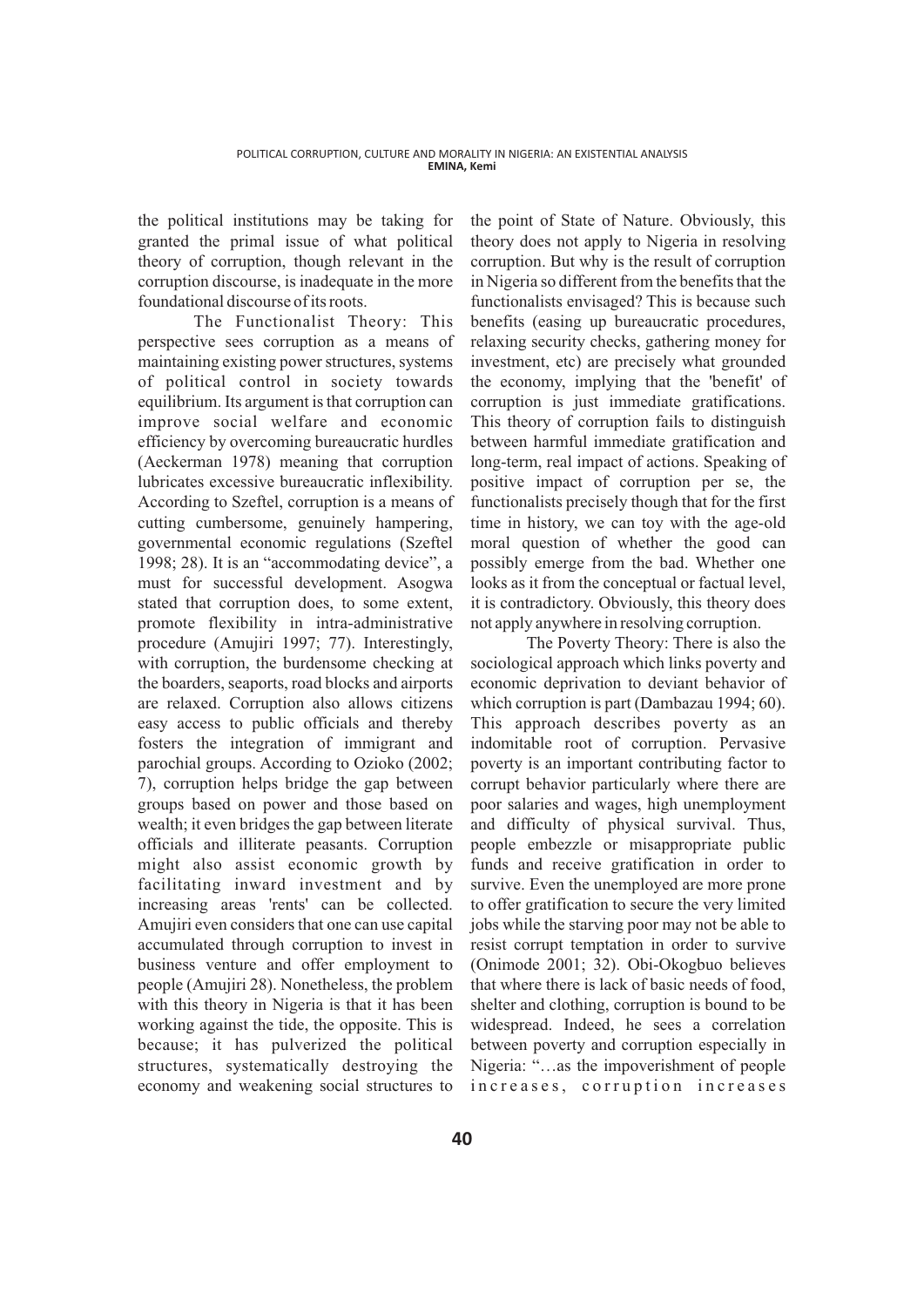proportionally". (Obi-Okagbuo (2000; 25) But this theory cannot explain the initial incident of corruption especially when the economy of Nigeria was tolerable at the onset of independence. This is based on the consideration that poverty is not the primordial cause of corruption, but its effect. Nigeria at its oil boom had all it took to move and become one of the world's major powers, save for corrupt tendencies. Therefore, this theory fallsshort of addressing the challenge here.

Corruption as Human Nature: This interesting theory of corruption states that corruption is just rooted in man's nature. Thomas Hobbes had stressed this bad nature of man which manifests itself in corruption, difference and self-glorification (Hobbes 489). This theory accounts for universal corruption and the implication is that corruption should be equally prevalent everywhere. It fails to take into consideration the special prevalence of corruption in Nigeria. Furthermore, it does not give room for remedy, having painted corruption as human nature. It is also just like saying that stealing is part of human nature and it is contradictory as lots of people do not steal, but human nature as a stealing or corrupt nature would precisely have rendered any decision to stop stealing or to stop corruption as useless or ineffective.

The Marxist Perspective: There is also the Marxist dimension of corruption as the consequence of the legalization of the limitless acquisition of private wealth whose eradication is linked to a reduction of the excesses of capitalism. This is the submission of Ukwuaba, who reasons that capitalism in a postcolonial/neo-colonial society such as Nigeria breeds corruption (Ukwuaba 29). And the getrich-quick syndrome among Nigerians is a spiraling effect of the fact that the Nigerian ruling class did not arise through the sphere of production, but through circulation and service sectors and using the state as the main

instrument of social mobility. For Ukwuaba, those who inherited the post-colonial state, the petty bourgeoisie, had very weak economic base due to the policy of the colonial masters (Ukwuaba 32). It then follows that the wealth of the Nigerian dominant class came not through production and society building but through corrupt enrichment with public funds. This primordial act of political corruption initiates a journey of corruption whereby anyone who wants to rise to dominance must follow this channel. We see the negative input of colonialism in ensuring the acquisition of power through this negative channel. This channel, namely, corruption, thus becomes a means of maintaining existing power structures (Robinson 10[1]:4).

The Hermeneutics of Political Corruption and Culture in Nigeria

> *To appreciate the present situation as it concerns corruption in Nigeria would entail a proper situation of the analysis of Ekeh in his two societies or 'publics' in Africa'. The tacit endorsement of wealth by the public is just a tacit way to celebrate corruption. People have done this advertently and inadvertently by moving the locus of authority in the society formerly from the elders to now the wealthiest irrespective of age or social circumstances just because of personal or collective but selfish gains. The aftermath of this is in the award of chieftaincy titles plus other forms of recognition. Wealthy individual have always been given/awarded titles not minding if they got their wealth responsibly or dubiously. In order to satisfy this primordial public, the contemporary African individual does not mind plundering the civic public to come back home a wealthy man. For Kwame Gyekye (1997; 195) "A social system may be an explanatory factor in the frequent incidence of political corruption…and... some social systems influence the incident or*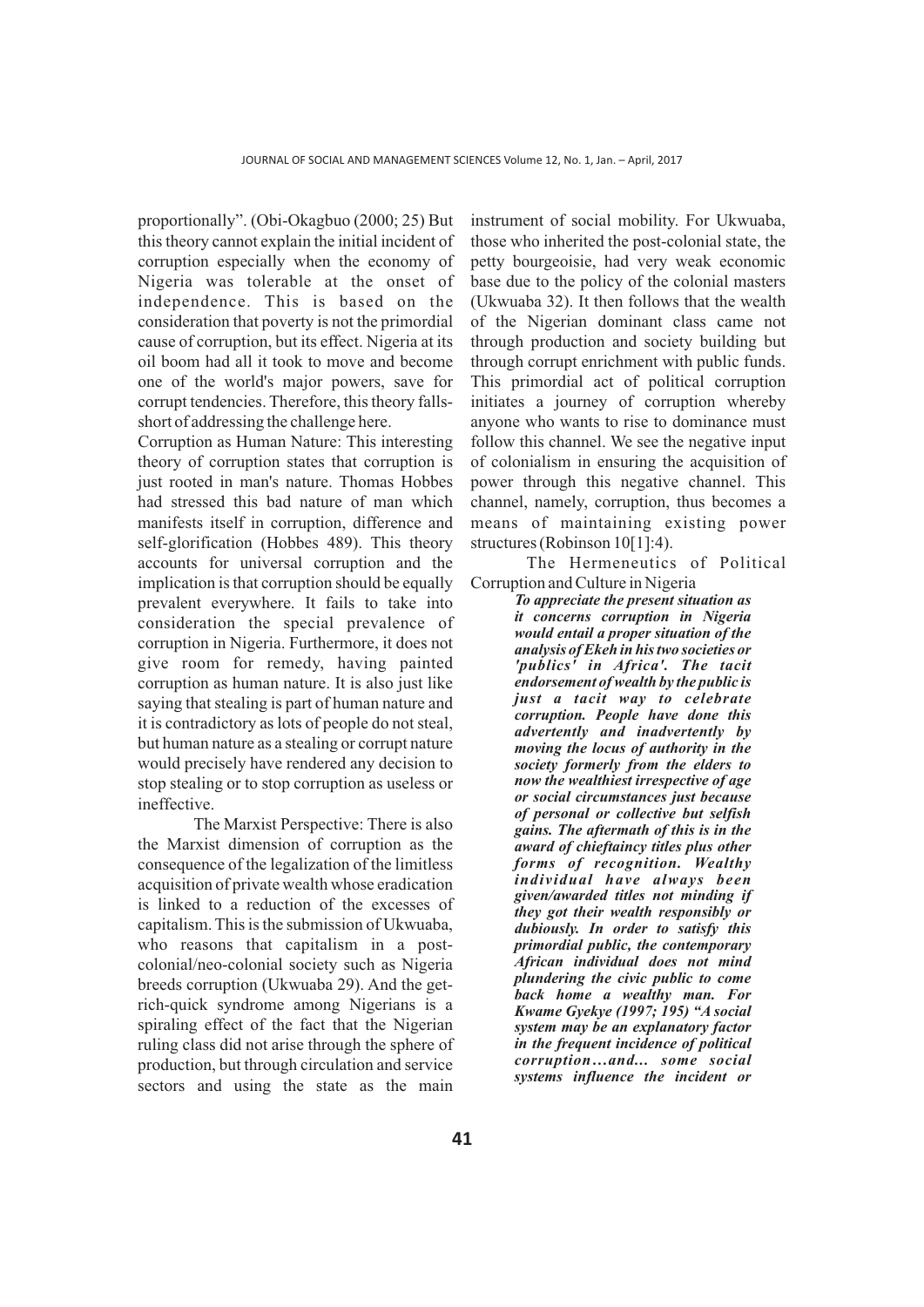#### *perpetration of political corruption more than others".*

So, from this, it is barefaced that this present social system in Nigeria has become the cultural foundation of one of the most corrupt countries of the world. But the question of corruption been a culture phenomenon sees Gyekye taking a different view instead. He took exception that "... Ghana had developed what we term a culture of political corruption" (Le Vine 1975; 12). Gyekye argues that the issue of a culture of corruption in Ghana is inappropriately based on the fact that; culture is a product consciously and purposely created by a people or society, which has positive meaning in the lives of the people and is conducted in the glare of public. Therefore, for Gyekye (198) the fact that successive administrations have made frenetic effort to extirpate corruption goes to show that corruption is not a valuable cultural product created by the people. This is dependent on the fact that culture stands for something that is sanctioned. Arguing further, Gyekye portend that as an unproductive endeavor, corruption does patently qualify as a culture. And strictly speaking, he sees corruption instead as a moral evil sharing the same features with; Theft, fraud, greed, among others. And with the above submission, he reasons that corruption is not about culture but just a problem that can destroy any society. He avers:

*…features as patronage, communal relationships, and kinship and extended family obligations and loyalties, which characterize societies in Africa and elsewhere, could give rise to corruption. There is no guarantee that if these features of a social order are removed, the incidence of political corruption will he reduced. The reason is that some social systems that have not evolved these politically corrupt features also have serious experiences of political corruption. This clearly* 

*shows that even though the roles of legal, social and political structures are relevant to the causal explanation of the rampant incident of political corruption. There is nevertheless a more fundamental cause of political corruption. This more fundamental cause is the moral character of the public official as well as the member of the public who seeks a favor from him or her (Gyekye 1997; 204).* 

For him therefore, corruption is as a result of the weakness of the moral fabric of the individual concerned. He then went ahead to propose a sort of substantive moral revolution that will include essential changes in the moral beliefs, values and ideals of a people. For him, this revolution must navigate from the religious to the socio-political structure as revolutionaries have always not only protested against widespread corruption but also the selfaggrandizement of rulers and concentration of wealth in hands of a few. The crucial aspect of this genre of moral revolution is that it can inadvertently take place as a result of farreaching changes in the socio-political structure which includes the gradual shift from communal to individualistic ethic, due to the movement from agrarian and communal to individualized and capitalist settings. With this, Gyekye sees the need to realign certain elements of the traditional system of values in the interest of the success and progress of the politics of the new African nation-state. He reasons that:

People will have to be morally weaned from the influences of the commune–cultural loyalties that obscure and subvert devotion and commitment to the national political community. A new national political morality that considers it totally morally unacceptable to use one's official position to obtain jobs for members of the extended family will need to be put in place. In other words, a new conception of loyalty to the state fashioned and underpinned by new moral values, will need to be created (Gyekye 208-9).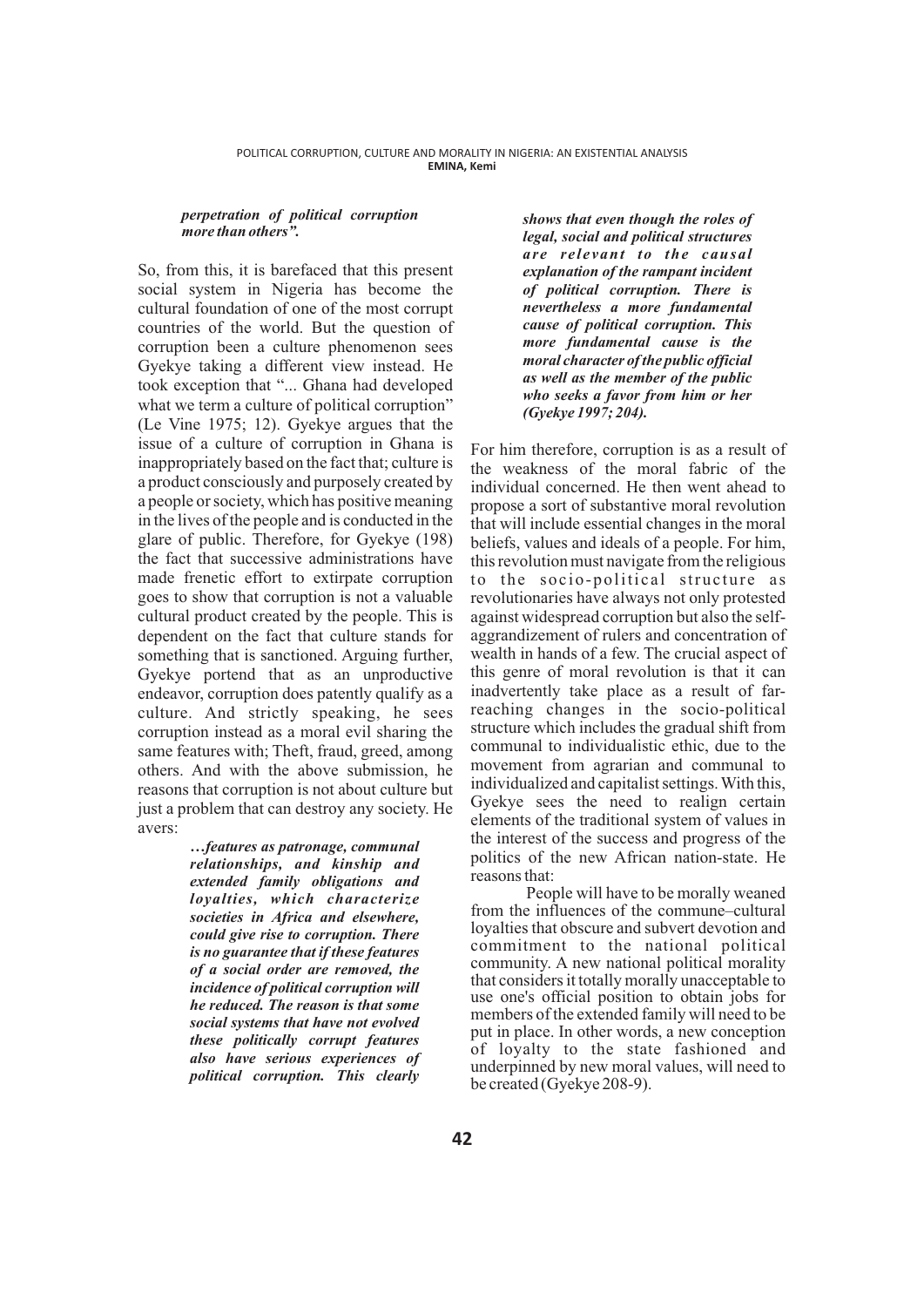In addition, Amujiri is also of the view that it is imperative that traditional African needs to be overhauled as it has become a potent force that propels the pervasiveness of corruption especially in Nigeria. He asserts that:

Another method to be employed in eliminating corruption is community-based strategy. Community-based strategy of eradicating corruption is rationalized on the basis that it is not the police and the law, which prevent crime. As Werner (1993: 66) noted, it is the community. Community justice can liberate Nigeria from corruption. Since much of the money looted finds their way to the rural communities where such corrupt official is honoured with chieftaincy title, we suggest the setting up of community tribunals to try the community. This community-based strategy will greatly deter corruption in Nigeria because the offender cannot escape punishment from his own people (Amujiri 81)

This subscription to this shade of moral revolution appears perplexing as it appears that there is recourse to the same traditional communal structure which breeds corruption to fix it. But it was in response to this that Gyekye rather opted for committed moral revolution because it is more personal in dimension. This one now involves both a change of moral rules, and an attitudinal change in our orientation to that of more commitment to existing moral rules. He seems not to subscribe to the Greek notion that knowledge of moral principles automatically translates to their observance. This is predicated on the fact that more often than not, corruption exist not because people are ignorant of the ideal. There is indeed a gap between knowledge and action. This is the grey area of the thought pattern of the ancient Greeks who placed too much attention on the intellect at the expense of the will. Contrary to the submission of the Greeks, Gyekye perceives the will as central to the issue of commit mental revolution, which he sees as in turn relevant to situations of knowing the right thing to do and being at the same time faced with temptations to do otherwise. The failure of commitmental revolution is a failure of the will. The importance of the will can be seen in the legal system: we can make a law but we cannot make the will to obey the law, and using the law to enforce morality often does not

produce lasting results. So, the tendency to see corruption as a result of the weakness of the political, social legal and economic system, overlooks the core problem of corruption which is moral and personal. Therefore they think that the overhauling of social systems will place more restriction on the corrupt tendencies of people, but this is hardly adequate. For people cannot be forced to be honest; and it is unlikely that all the weakness and imperfections of human institutions can be removed. In this connection, Gyekye insists that:

Thus if we are really serious about reducing political corruption considerably, to minimal and negligible levels, we would need more than the devices of the law, improvements in people's economic situations, and reforms in political structures. We would need to come to grips with matters of personal integrity, character, and honesty with respect to public officials who happen to be in the position where they can involve themselves in political corrupt acts as well as to members of the general public officials, tempt them and make (some of them) succumb to temptation. Both public and nonpublic persons would need to steel their moral wills to avoid involving themselves in acts of political corruption (Gyekye 211).

So, basically, the obliteration of corruption should be left to the will of the individual. Nevertheless, this submission would not really solve the problem of corruption, based on the fact that there is no social laid down scheme to do this. Even in religion and moral instruction, there is no mechanism for overhauling the character of people, as that would amount to infringing on the rights of those concerned. From all these analysis, it appears that the only logical area of concern in the fight against corruption is to make the consequences of a corrupt decision to be as harsh, dire and discouragement as possible. This is so that whether our society consists mainly of individuals with good moral character or not, we could still attain the objective of eradicating entirely or reducing considerably the spate of corruption. For the above submission to be realization, the political leader that will overhaul the system to discourage corruption should have to possess both good character and strong will to resist the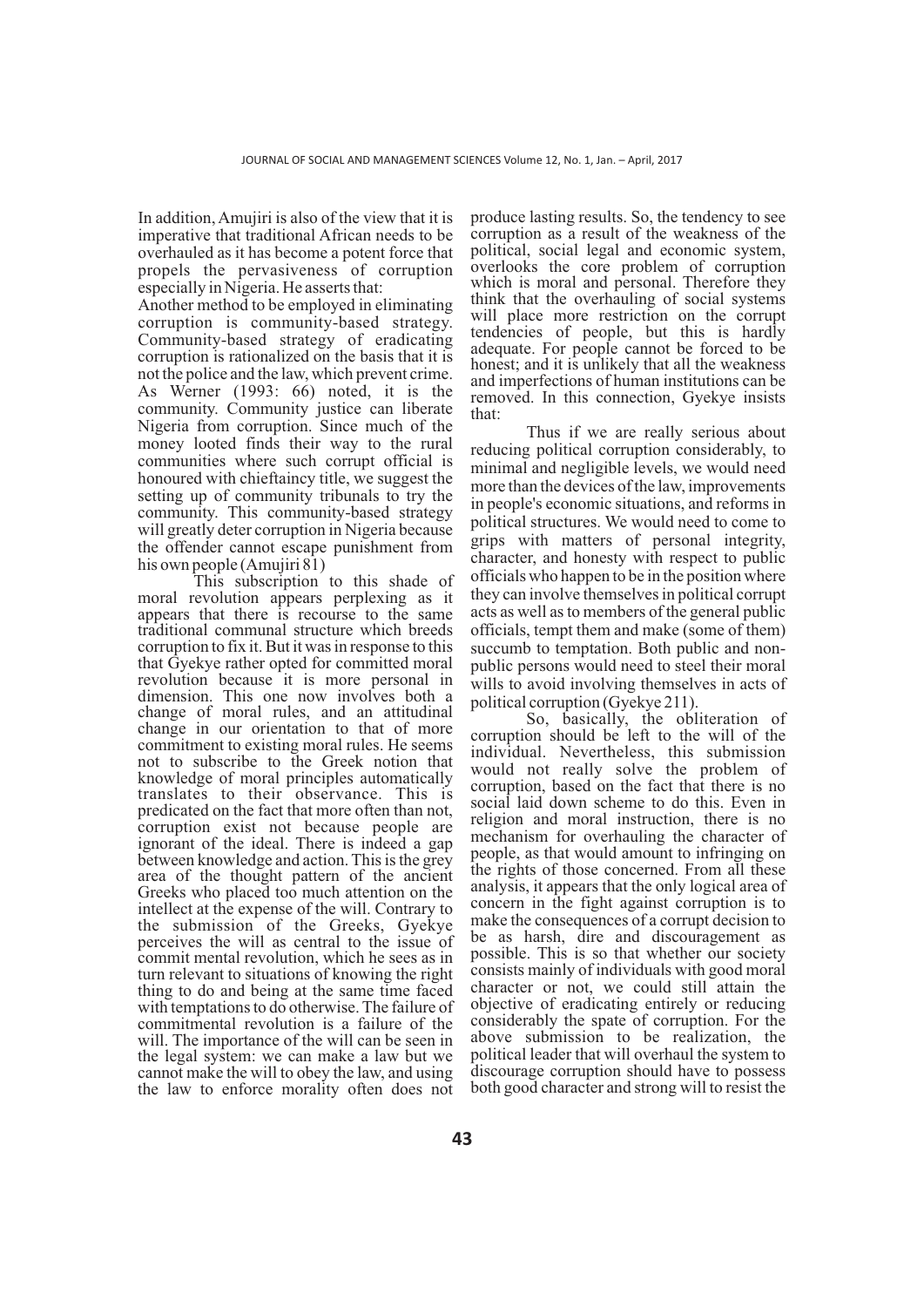temptation for corruption. This seems to have some strong connection with the principal of identity. This leads this argument back to the insistence of Gyekye's on moral character and individual strength of will, but now from the top. So, both the institutional approach of the social scientists and the individualist moral dimension of Gyekye are critical elements in the quest to annihilate political corruption. The moral journey against corruption therefore begins in the interiority of the individual who is to lead and flows down to the entire system. This implication of this is that in this novel system that can fight corruption, moral individualism supersedes moral institutionalism. By the way, it might be argued that it is not noteworthy to assume that moral individualism must precede moral institutionalism, since the political system which will bring about the emergence of a morally good leader is an institution. For instance, an electoral environment surrounded by god-fathers where the accession to a political office depends on the help of powerful financial barons who expect 'payment' in public office may make the fight against corruption and the emergence of a 'good' leader, impossible. So how can the moral individualism of the leader be possible without a moral institution that will make his very emergence possible? As a response to this concern, it is useful to point out here that the journey which we trace to begin with moral individualism to moral institutionalism is supposed to occur while the leader is already in office and that the pre-elective anti-corruption journey will still have to begin with the moral individualism of the citizen in overriding godfatherism to elect a good leader or on the part of the good leader who has emerged to fight corruption while in office.

# **Concluding Remarks**

It is quite empirical that the countries with very low rate of corruption take note of the moral fabric of their leaders. As a moral scandal is good enough to terminate the political career of a public officer. So, once a responsible good man ascends a political office, the effect will simmer down to the people. But painful enough, in Nigeria it is the direct opposite. The

average Nigerian politicians and/or public office holder is highly irresponsible and lousy. So, since vices are mostly intertwined, it is surprising that a very good number of the political corruption in Nigeria are not just profligate but embarrassingly and shamelessly corrupt. This appalling state of affairs has no other cause but the failure to consider the moral fabric of a person who wants to be a leader. This makes it entirely impossible to expect an improvement in the country's rating on corruption and not call to question the moral decadence of the country's leadership. In this connection, there is little insistence for the morally perfection of the entire policy. This is not feasible, even on the theoretical level. As we observed earlier, the moral wills of less morally capable subjects can always be 'helped along' with the sanction of the law. The crux of the argument is for the moral probity of their leadership, the very makers and executioners of their law. This being the case, it is only natural that the given moral standard of this leadership will (more or less) be brought to bear on the subjects in one way or another. Conclusively, it is pertinent to state here that the quest and the voyage towards a new Nigeria that is not suffering from corrupt leaders is to evolve a deep-seated refurbishment of state institutions as this is the only way out of this quagmire.

# **Recommendations**

It is necessary that for the corruption scourge to be drastically reduced if not eliminated, the state must to make efforts to create strong anti corruption institutions rather than creating 'strong men'. There is no gain saying the fact that the fight would be won if there are institutions well funded to fight the war. Also of great importance is our reward and value system. The nation must critically look at her reward and ascertain if it is in the right direction. Presently, many believe that our